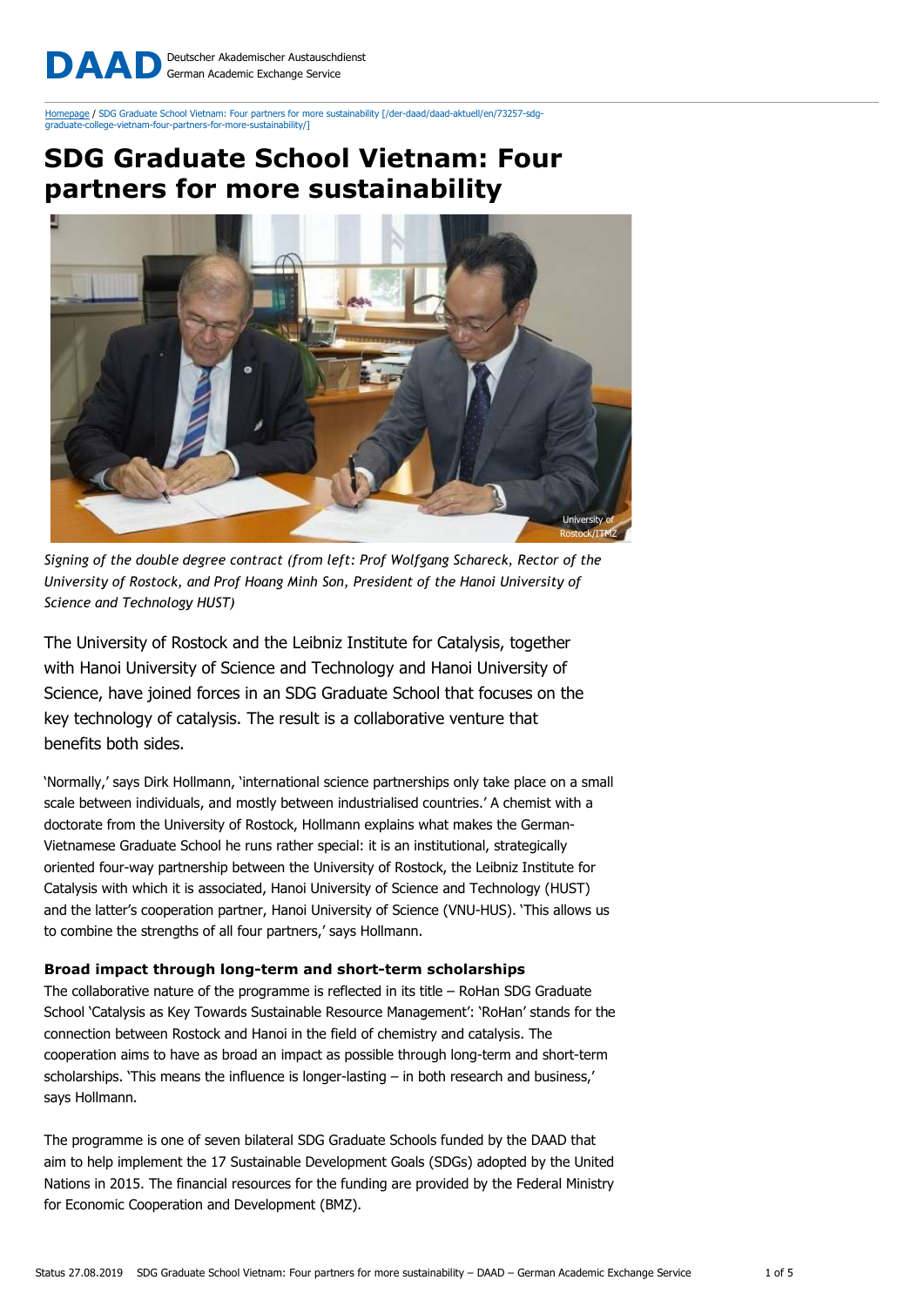

Ceremonial signing of the double-degree contract (from left: Prof Udo Kragl, Prorector for Research and Knowledge Transfer, Prof Wolfgang Schareck, Rector of the University of Rostock, Prof Hoang Minh Son, President of Hanoi University of Science and Technology-HUST, Michael Paulus, Head of Rostock International House, Dr Dirk Hollmann, Head of the RoHan Project)

# Building on international research

'The cooperation with Rostock is of fundamental importance to us in Vietnam,' says Assistant Professor Le Minh Thang of HUST. She is in charge of the Vietnamese side of the cooperation: 'The exchange keeps us more in touch with the international state of research.' Among other things, Le Minh Thang welcomes the fact that laboratories with cutting-edge equipment have been set up for the Vietnamese partners. 'Now we can do research at the same level,' she says, 'and students who were in Rostock for the exchange can enjoy a smooth transition when they come back to continue their studies here in Hanoi.' Given the level of knowledge and exchange that is now possible among professors and students, 'the issue of sustainability is now gaining fresh momentum in Vietnam.' As she sees it, the university cooperation also contributes to the advancement of women. 'There are more opportunities now and this is encouraging women to study chemistry. It makes the subject more accessible for them. Access via employment as a chemist working for a company is more difficult in Vietnam since working conditions are often not easy for women.'

Lecture in Vietnam

#### Double degree programme in planning

Currently, 50 students, doctoral candidates, postdocs and professors are involved in the collaboration: the ultimate aim is to increase this to 65. In addition, the partners involved signed a cooperation agreement to develop a double degree that is recognised in both countries. Participants are to spend one academic year each in the host country from September 2019 onwards. The master's degree is awarded and recognised by both universities.

Following the signing of the double degree contract in June 2019, the Rector of the University of Rostock, Prof Wolfgang Schareck, and the Director of Hanoi University of Science and Technology, Prof Hoang Minh Son, underscored the long-term impact this would have on the universities' internationalisation strategies and cooperation.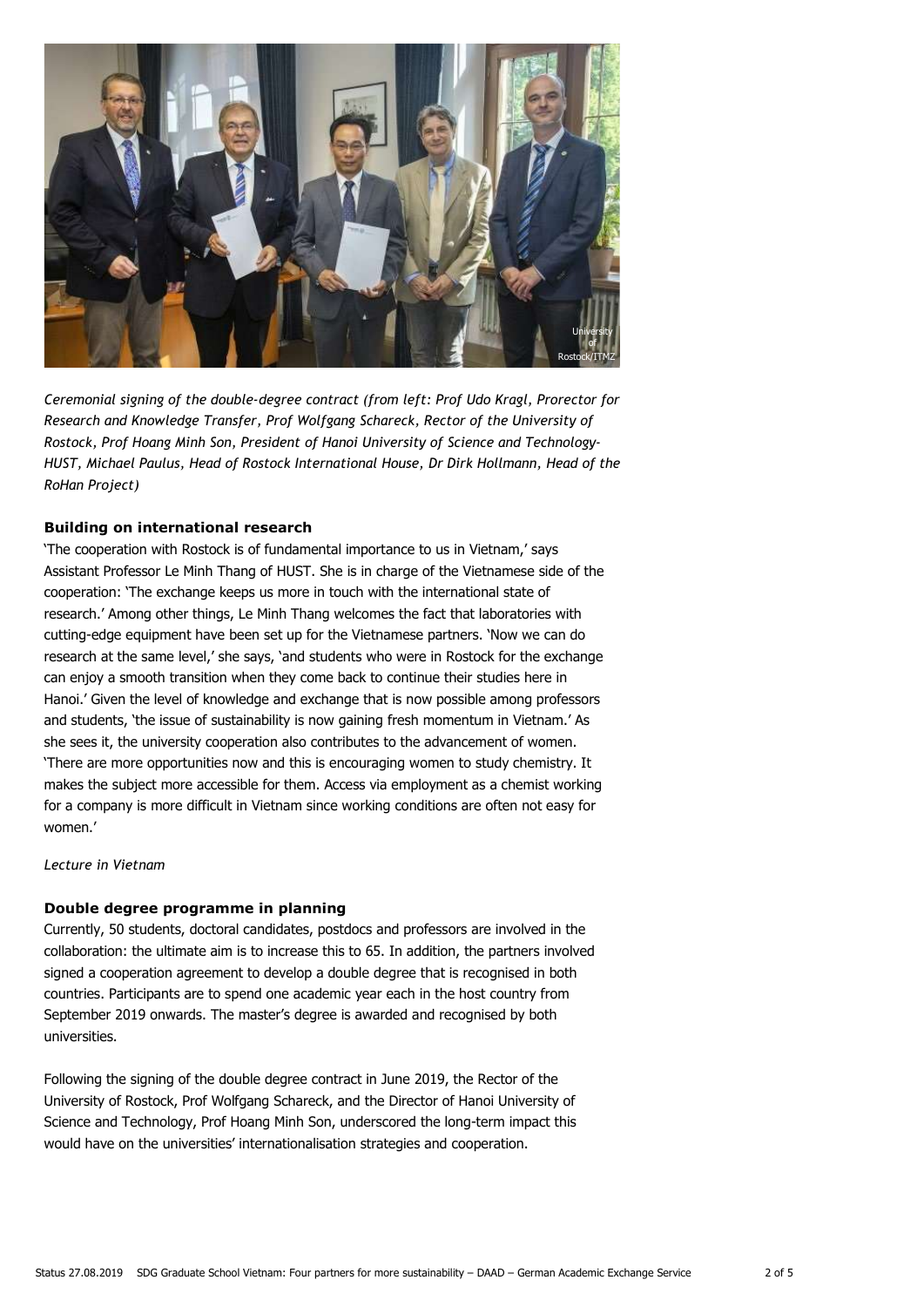

The Prorector for Research and Knowledge Transfer and head of the double degree programme at the Institute of Chemistry, Prof Udo Kragl, called the agreement 'a prime example of how international cooperation can be taken to a new level'.



Research on catalysts for wastewater treatment (from left: Dr Dirk Hollmann, Ngo Anh Binh, Julia Haak)

# Catalysis as a key technology

The projects focus on catalysis  $-$  a technology that is key in shaping day-to-day life in developed societies. Joint research is conducted that applies to global problems such as water and exhaust gas purification. Vietnamese researchers regard Germany as a pioneer when it comes to new technologies. 'Groundwater and rivers in Vietnam are poisoned by wastewater from the textile and large-scale industries, so only bottled water is drinkable,' says Hollmann. 'In addition, there's smog in the cities due to traffic and industry.' Catalysis helps finding a solution here, just as it enables the storage of electric power and the production of many substances required on a daily basis. It is a key technology for production and utilisation, so it supports sustainability, to which the seven DAAD-funded Graduate Schools are committed. 'We need catalysis research to curb global warming, achieve a better energy balance and tap into renewable sources,' says Prof Matthias Beller, the director of the Leibniz Institute for Catalysis. It is the largest institute of its kind in Europe.